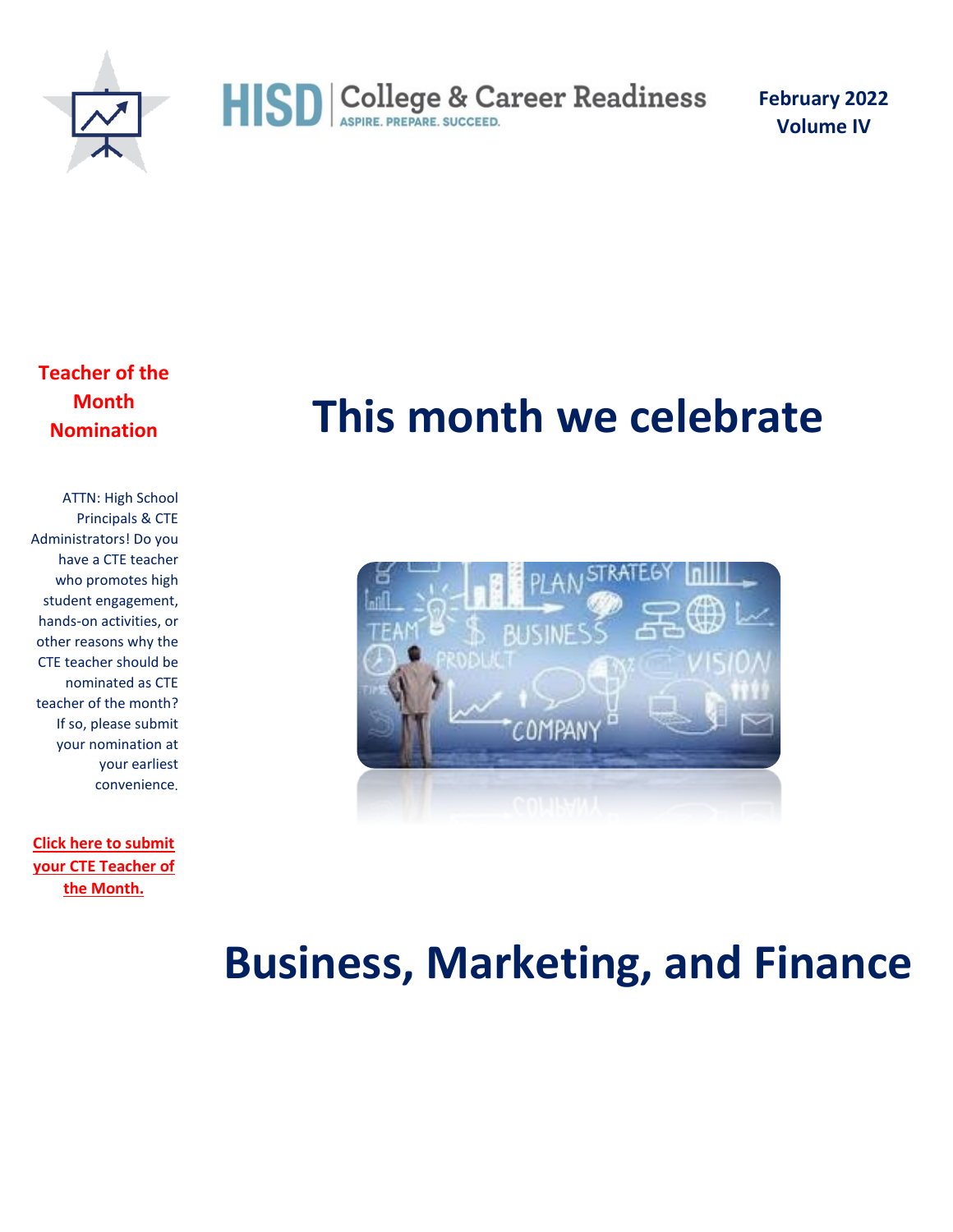

(THT) region4°

**Education is the most powerful weapon which you can use to change the world!**

**Inclusive Practices Power Hour -** *Instructional Accommodations* [2-24-2002](https://www.escweb.net/tx_esc_04/catalog/session.aspx?session_id=1658329) | 11:30 am – 12:30 pm

**Texas Instructional Leadership (TIL) Preview Session (TIL) – CTE Administrators** [2-28-2022](https://www.escweb.net/tx_esc_04/catalog/session.aspx?session_id=1653153) | 1:00 pm – 4:00 pm

> **Addressing Challenging Behaviors at School** [3-1-2022](https://www.escweb.net/tx_esc_04/catalog/session.aspx?session_id=1611317) | 10:00 am – 11:00 am

> > **Putting Work Tasks to Work** [3-3-2022](https://www.escweb.net/tx_esc_04/catalog/session.aspx?session_id=1616911) | 9:00 am – 3:00 pm

Region 4 has a wide selection of professional development opportunities for almost all educational needs. Please take a moment to look over the low-cost learning opportunities offered.

**Developing an Effective Comprehensive Needs Assessment (CNA) - CTE Administrators** [3-3-2022](https://www.escweb.net/tx_esc_04/catalog/session.aspx?session_id=1639374) | 9:00 am – 12:00 pm

> **Maximizing Co-teaching: Choosing Three Powerful Models** [3-8-2022](https://www.escweb.net/tx_esc_04/catalog/session.aspx?session_id=1654240) | 8:30 am – 11:30 am

> > **Growth Mindset** [3-31-2022](https://www.escweb.net/tx_esc_04/catalog/session.aspx?session_id=1655536) | 1:00 pm – 3:00 pm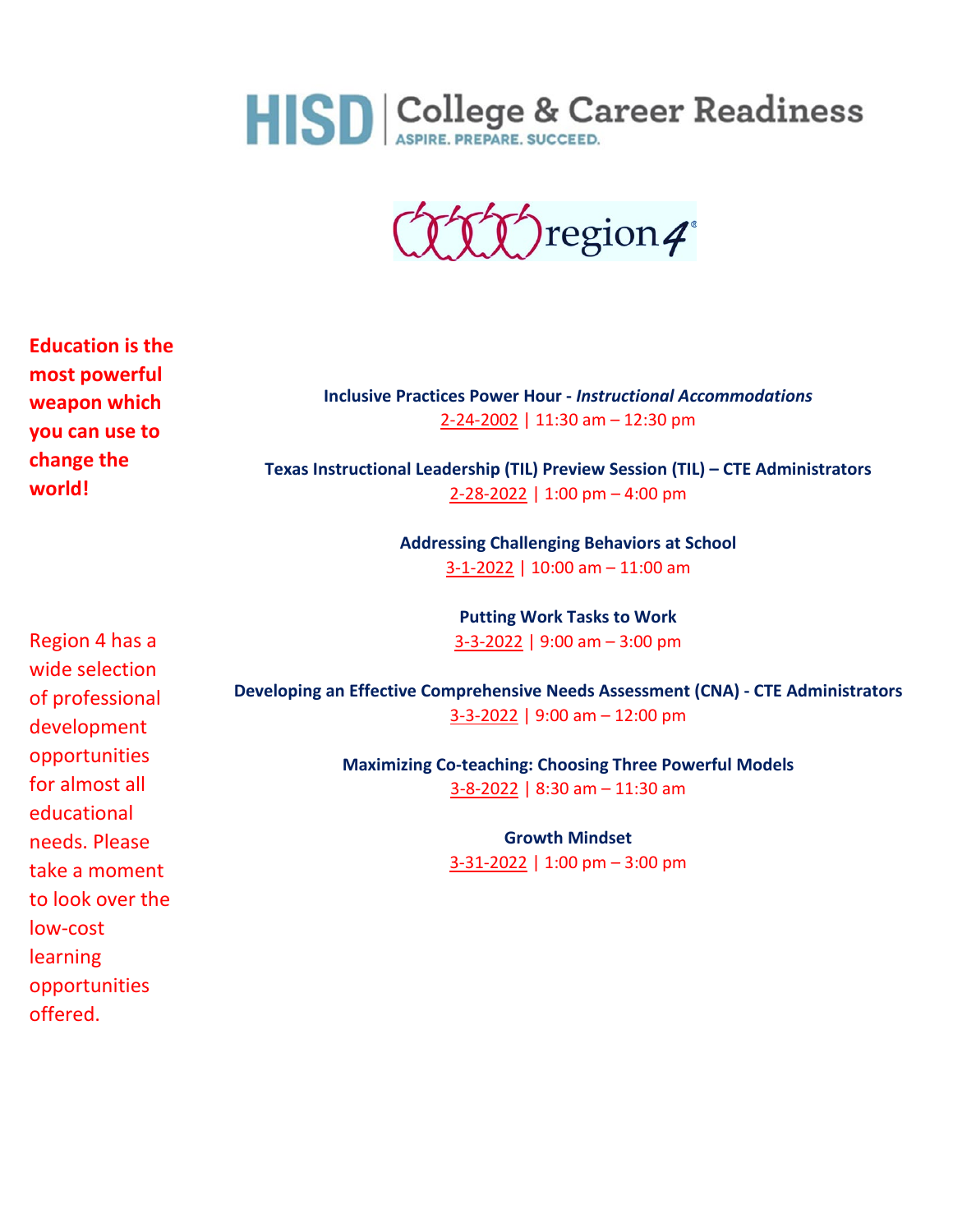



#### **Are Your Students Future Ready? Action Steps to Transform Your Learning Environment February 23, 2022 | 4:00 pm**

**Achieving Test Success with Constructed-Response Writing March 1, 2022 | 4:00 pm**

**Culturally Sustaining Pedagogy: Empowering Responsive and Reflective Educators [March 3, 2022 | 4:00 pm](https://home.edweb.net/webinar/clrt20220303/)**

**Impacting Student Achievement with Project-Based Learning and STEM [March 8, 2022 | 4:00 pm](https://home.edweb.net/webinar/stem20220308/)**

**How Games Can Empower Deep, Relevant Science Problem Solving [March 10, 2022 | 2:00 pm](https://home.edweb.net/webinar/gaming20220310/)**

**Engage Students in Hands-On STEM Exploration with No-Cost Resources from Discovery Education [March 15, 2022 | 3:00 pm](https://home.edweb.net/webinar/stem20220315/)**

**Motivating and Engaging Students to Think Critically Through Close Reading of Complex Texts [March 22, 2022 | 2:00 pm](https://home.edweb.net/webinar/literacy20220322/)**

EdWeb CE certificates are widely accepted for professional development hours.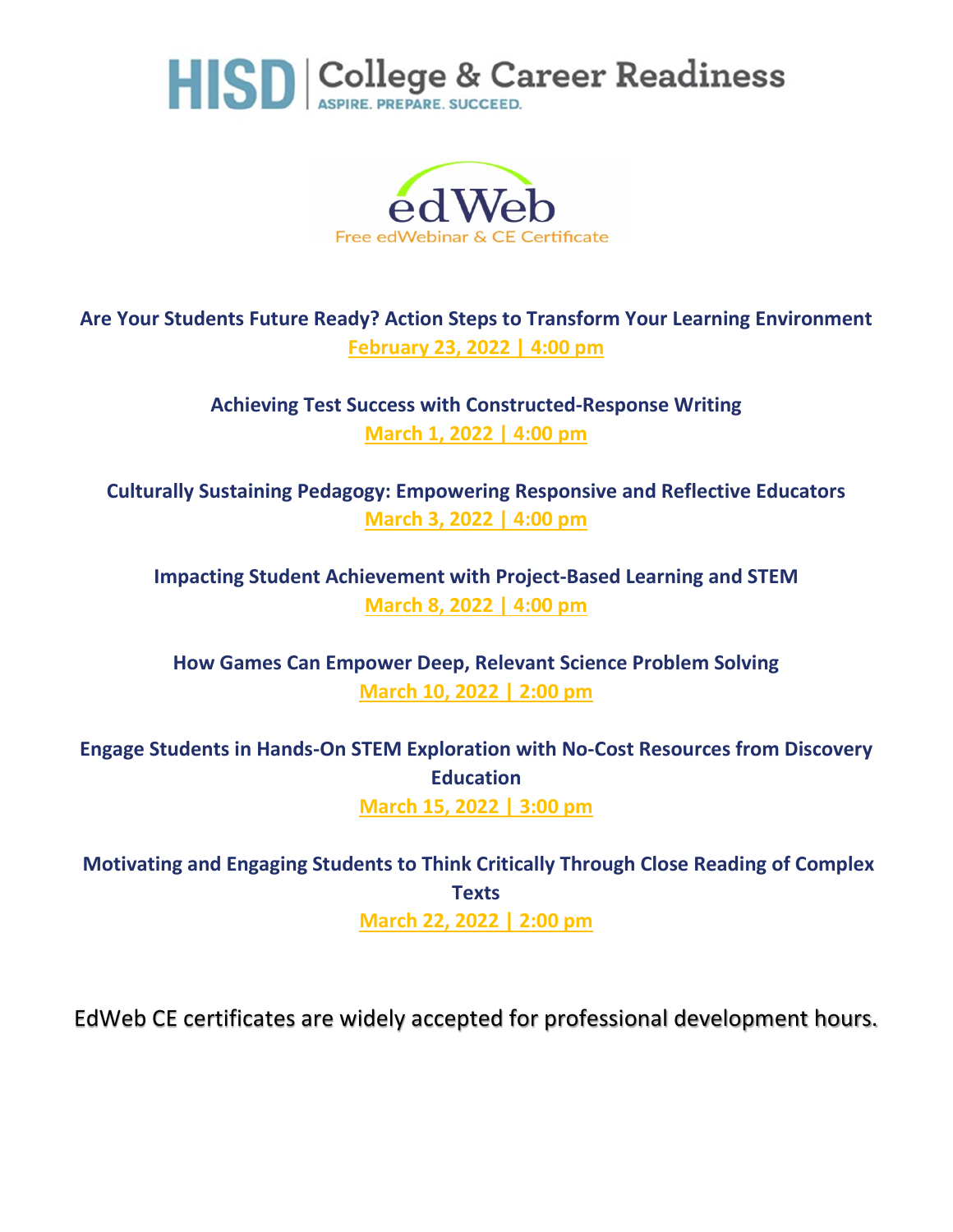

#### common sense education

Digital Citizenship Quick Activities by Common Sense [WEDNESDAY, FEBRUARY 23, 2022 -](https://commonsense.zoom.us/webinar/register/WN_odSqyJ2gQ1SME4pktYwuqQ) 9:00-9:30 AM PST

Spark creativity, exploration, and play: structured activity time for students [MONDAY, FEBRUARY 28, 2022 -](https://home.edweb.net/webinar/commonsense20220228/) 2:00-3:00 PM PST



This event is an online learning session (not a webinar). It's encouraged that participants appear on camera as it is collaborative and conversational.

> **Date and Time** Wednesday, March 02 3:00pm - 4:00pm PST **Online Event** Zoom MeetingJoin Meeting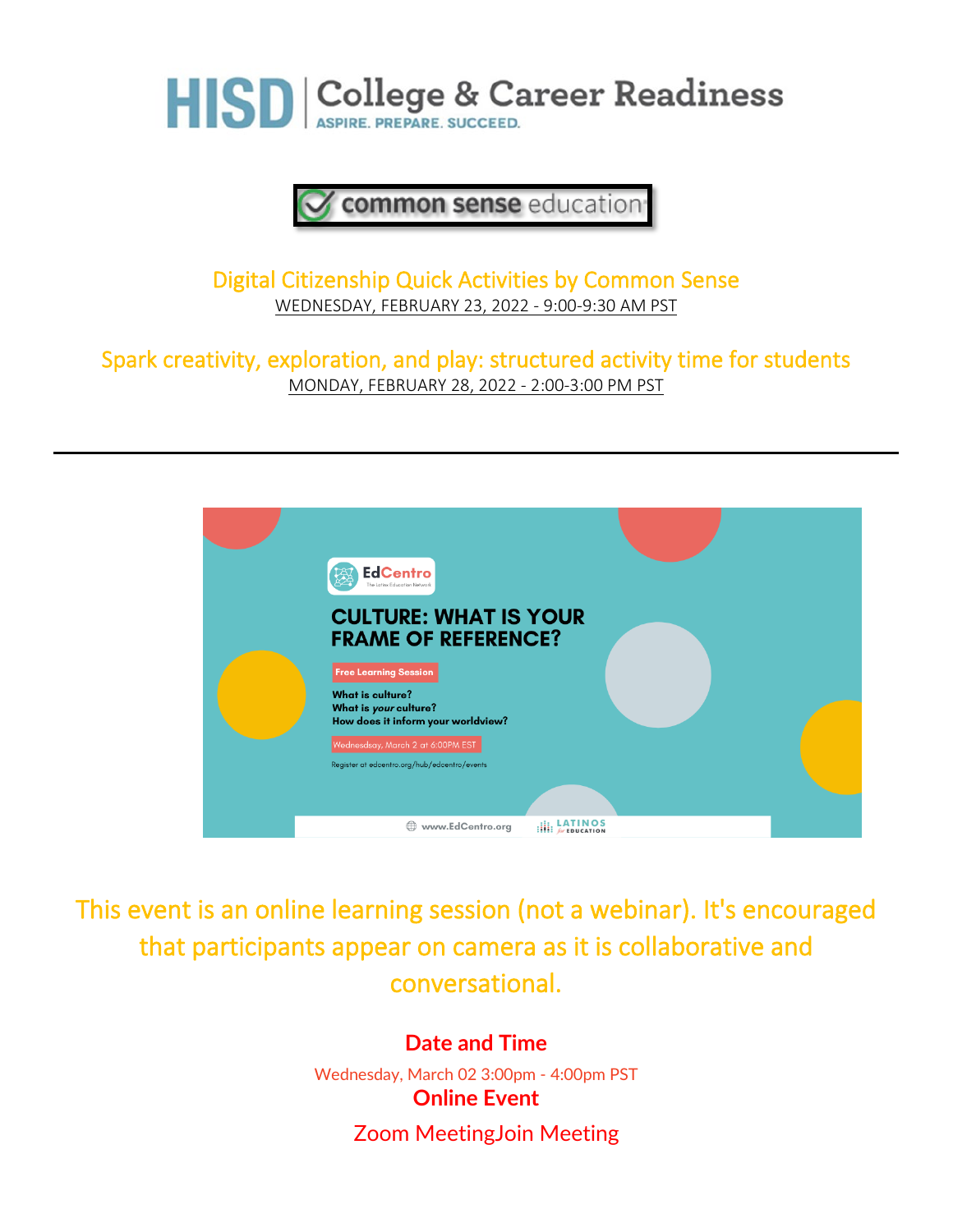

### **[Registration is now open](https://ecampus.esc13.net/show_class_info.html?classid=46851)**

 $\mathcal{L}_\text{max}$  and  $\mathcal{L}_\text{max}$  and  $\mathcal{L}_\text{max}$  and  $\mathcal{L}_\text{max}$  and  $\mathcal{L}_\text{max}$  and  $\mathcal{L}_\text{max}$ 

Region 13's E-Campus This course houses the October 28th, 2021 Fall Texas Collaboration Institute (TCI). You should register for this course if you attended the Fall and want to continue to have access to the resources and videos that were provided on 10/28/2021 or if you missed registration or the event and want to see what you missed!

### **[Fall 2021 TCI Videos and Resources](https://ecampus.esc13.net/show_class_info.html?classid=47303)**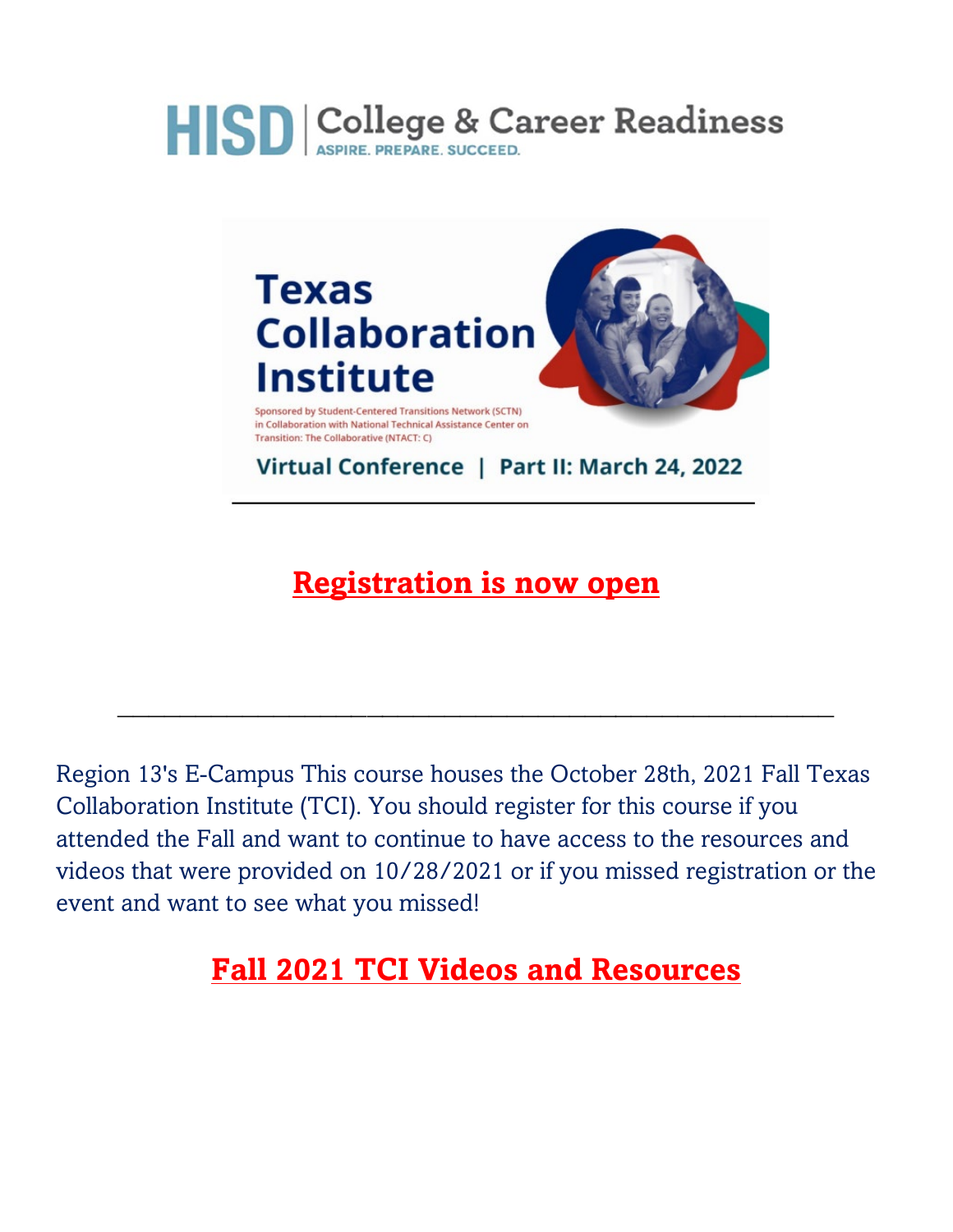### *CTE teachers and administrators, receive 1.5 PD hours credit upon completion of this 3DE course!*

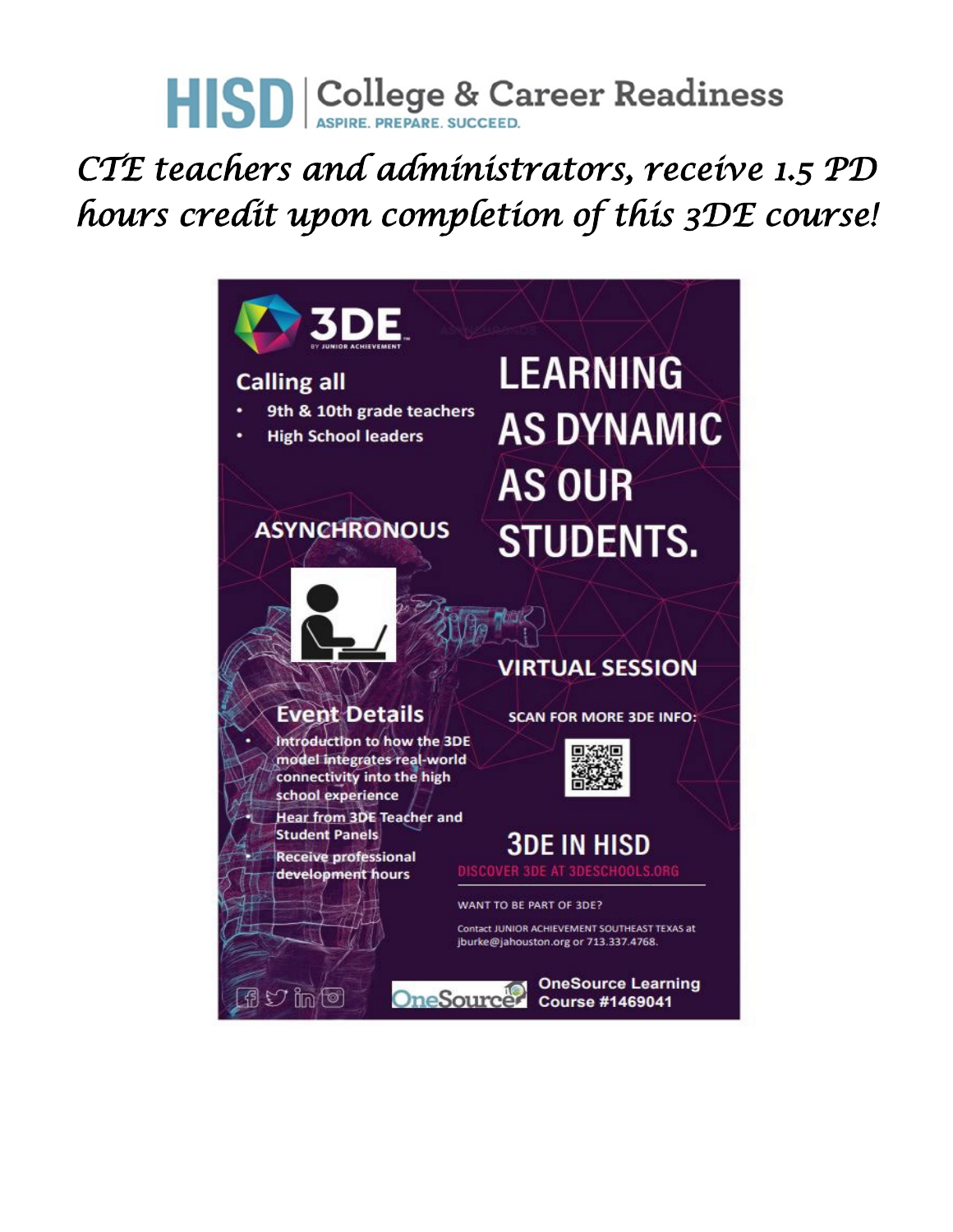



## Resources

- [CTE Lessons](https://www.ctelearn.org/cte-lessons) Expand knowledge and skills as a CTE professional
- [Workplace Skills](https://www.ctelearn.org/tutorials.php)  [Tutorials](https://www.ctelearn.org/tutorials.php) – Learn skills needed to boost your career success as a CTE professional
- [Lounge](https://www.careeredlounge.com/) A learning community of career education professionals
- [IDP](https://www.ctelearn.org/idp/) Individual development plan. Identify and achieve your goals.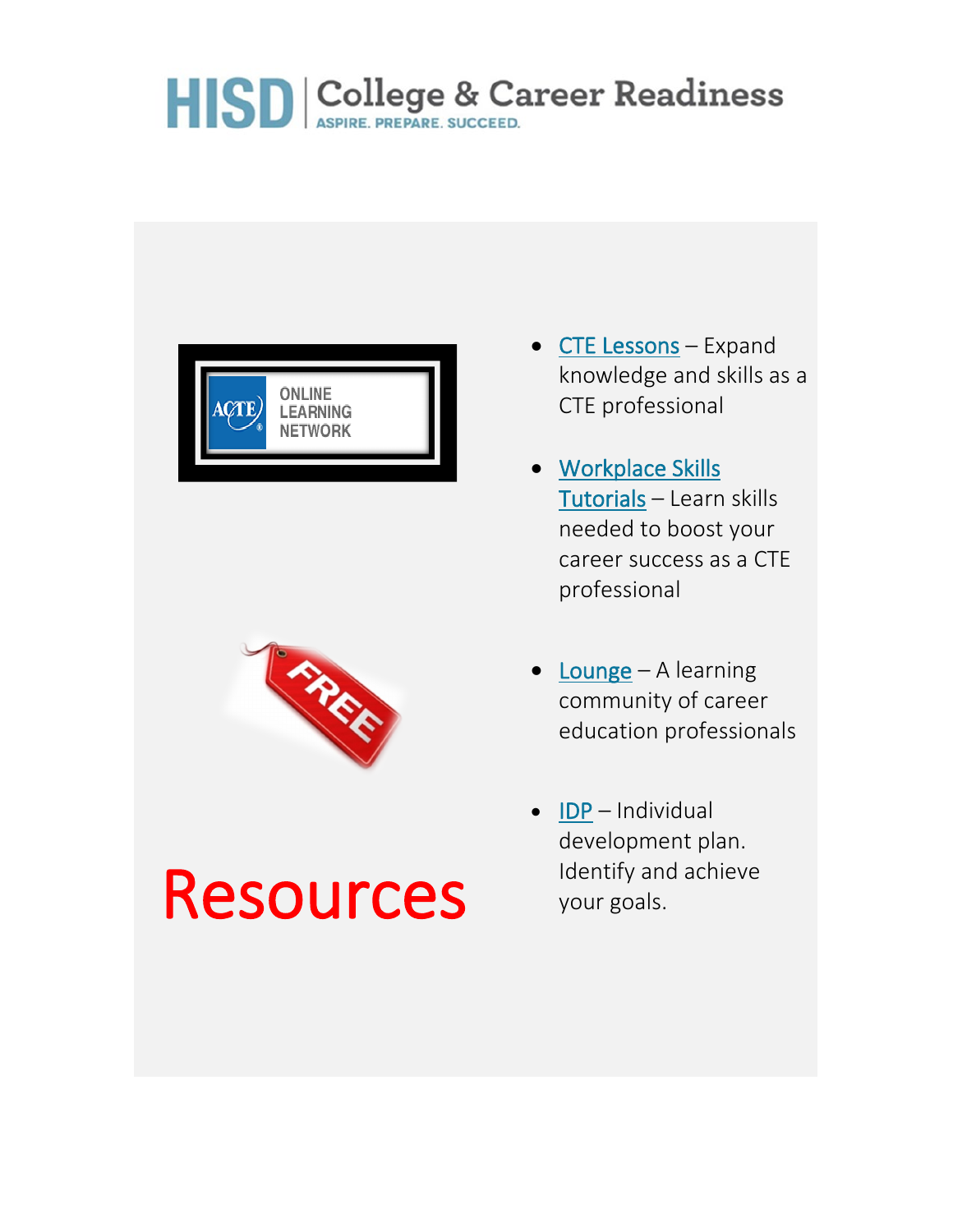

# **Maritime** & Logistics **Youth Expo**

Friday, April 29, 2022 9:00 am - 1:00 pm



#### **San Jacinto College** Maritime Technology and Training Center

3700 Old State Highway 146 La Porte, TX 77571



#### For further information contact:

**Industry Exhibit Registration** 

**Docent Volunteer Registration** (must be 18 years or older) Ursuria Williams (713) 313-4394

**Student Registration (required)** Jacquie Young-Hall (713) 670-2806

**Sponsored by** 

**Expo for Middle & High School students** interested in Maritime & Logistic Industry

Each group of 10-15 students must have a chaperone



& SAN JACINTO Your Goals, Your College,